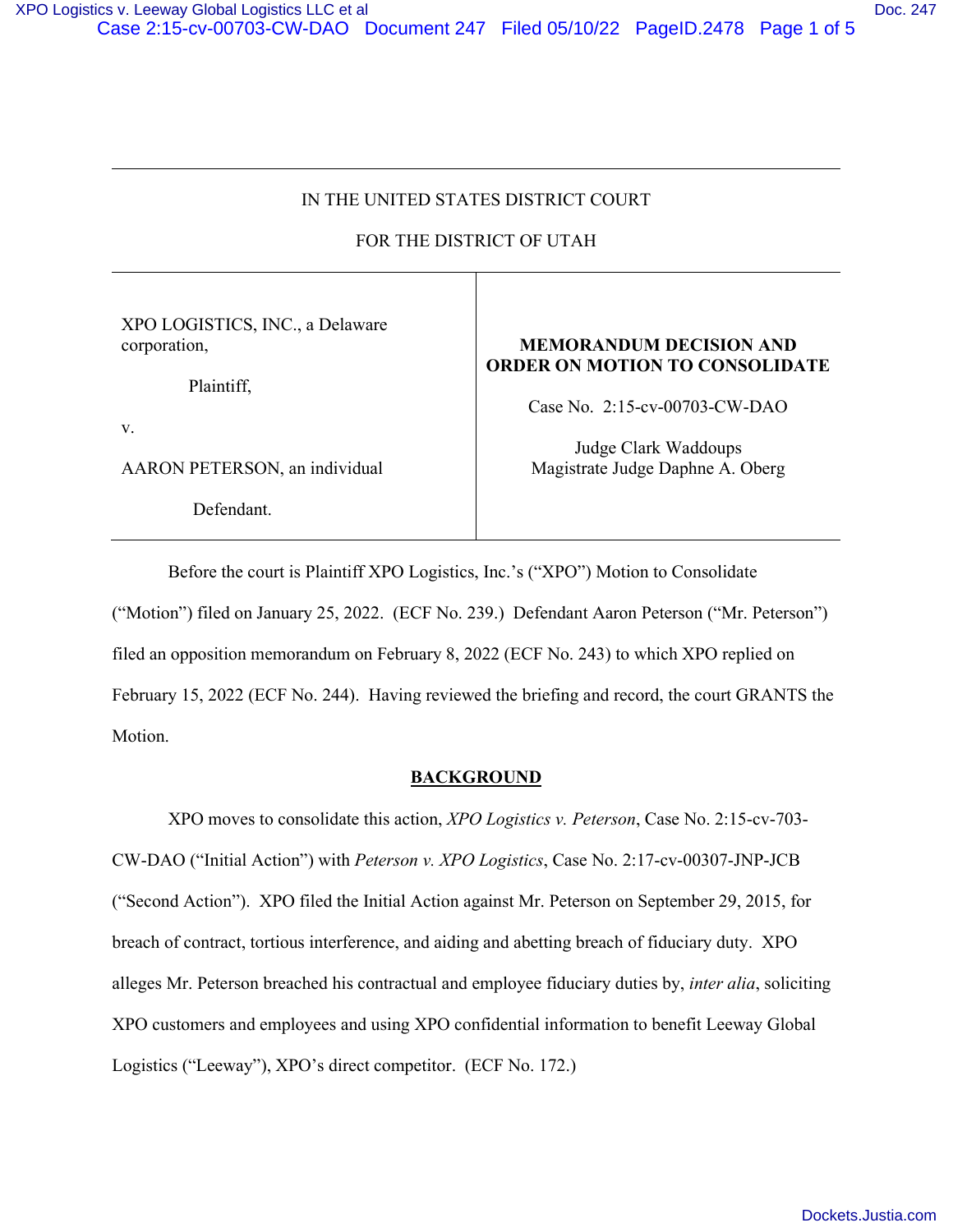The Second Action arose from discovery conducted in the Initial Action wherein XPO's counsel produced to Leeway's counsel an inculpatory email exchange between Mr. Peterson and a Leeway employee. The email exchange shows Mr. Peterson, an employee of Leeway at the time, targeting XPO customers and employees to join Leeway in direct violation of XPO's restrictive convents. Upon receipt of the email exchange, Leeway terminated Mr. Peterson's employment. Mr. Peterson alleges he did not participate in the email exchange but that the emails are forgeries drafted by XPO employees to damage Mr. Peterson. In response, Mr. Peterson filed the Second Action against XPO on April 19, 2017, for defamation, tortious interference, false light, injurious falsehood, and identity theft. (ECF No. 2.) Mr. Peterson also filed a Counterclaim on November 27, 2019, in the Initial Action that is virtually identical to the Complaint in the Second Action. (ECF No. 193.) Both lawsuits are in the final stages of litigation with fact and expert discovery closed in both cases and dispositive motions pending in the Second Action.<sup>[1](#page-1-0)</sup>

 XPO now moves to consolidate the Second Action with the Initial Action because the cases would be more effectively resolved in one-action as they share central issues of fact and law and include identical parties and primary witnesses. (ECF No. 239 at 2). XPO states, "[b]oth cases relate to Mr. Peterson's . . . leaving his employment at XPO to work for a competitor, Leeway Global Logistics . . . , and his subsequent termination from Leeway." (*Id*.) More importantly, XPO claims

<span id="page-1-0"></span><sup>&</sup>lt;sup>1</sup> Mr. Peterson filed a motion to extend expert discovery (ECF No. 66) in the Second Action on March 2, 2022. While the motion was denied without prejudice and without comment as to the merits of the motion (ECF No. 75), the court notes that Mr. Peterson's request to extend the expert discovery deadline was untimely, having been filed 7 days after Mr. Peterson's February 23, 2022 expert disclosure and report deadline in the Second Action and over a month after XPO filed its motion to consolidate (ECF No. 239) on January 25, 2022 in the Initial Action.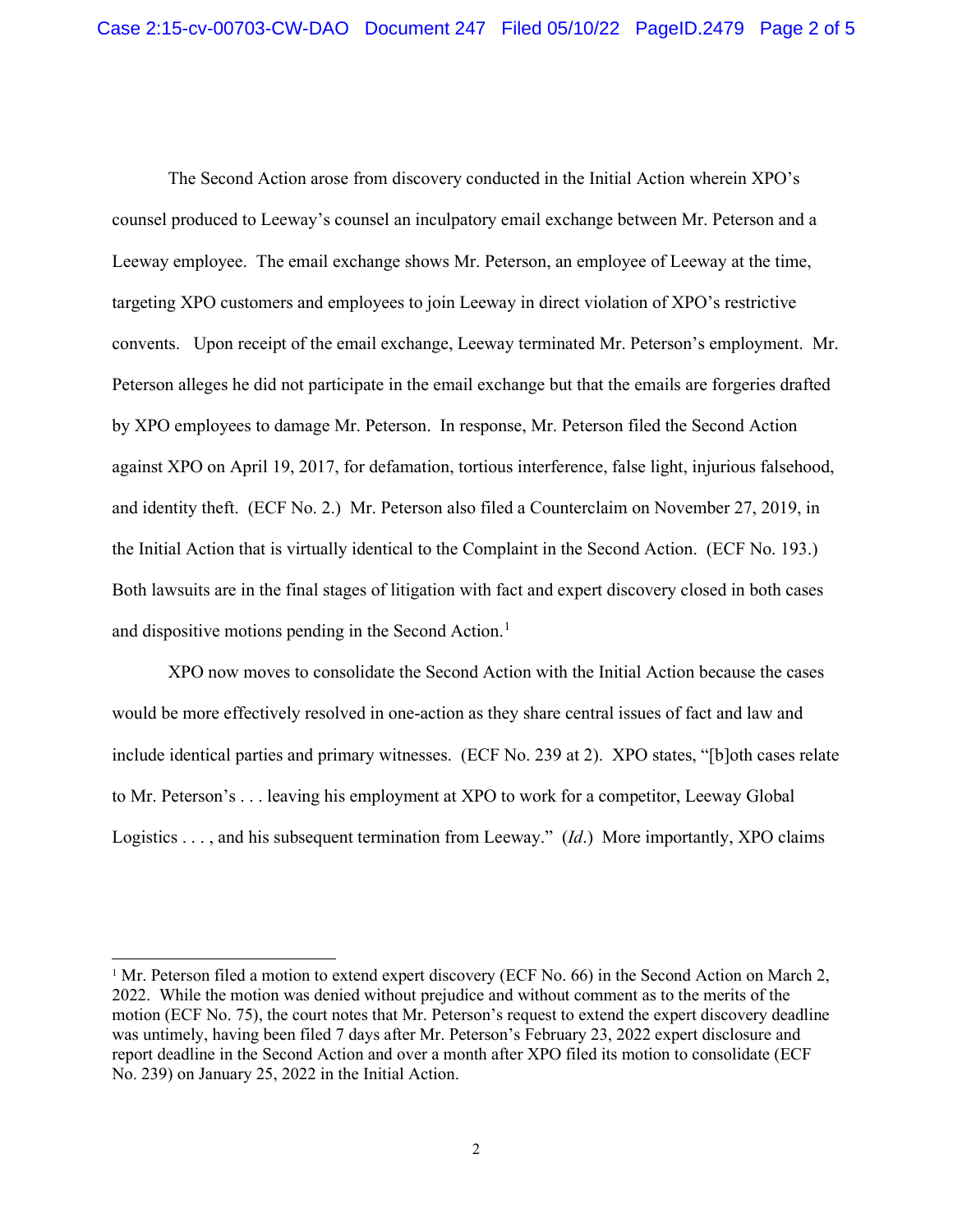that determination of the authenticity of the emails is a common question of fact in both cases. (*Id*. at 6). For the reasons discussed below, the court agrees with XPO.

#### **DISCUSSION**

 Federal Rule of Civil Procedure 42(a) governs consolidation and states, "[i]f actions before the court involve a common question of law or fact, the court may: (1) join for hearing or trial any or all matters at issue in the actions; (2) consolidate the actions; or (3) issue any other orders to avoid unnecessary cost or delay." Fed. R. Civ. P. 42(a); *see also* DUCivR 42(a). "[T]he party seeking consolidation has the burden of establishing consolidation is proper under Rule 42(a)." *Phillip M. Adams & Assocs*., LLC v. Dell Inc., 1:05-CV-64TS, 2008 WL 203316, at \*2 (D. Utah Jan. 23, 2008).

The court must address two issues in determining whether to consolidate actions. First, the court must consider whether the cases involve common parties and common issues of law or fact. *Leeds v. Matrixx Initiatives, Inc.*, No. 2:10-cv-199-DAK, 2012 WL 1119220, at \*1 (D. Utah Apr. 2, 2012). If the required commonalities are found, the court then must weigh the interests of judicial convenience in consolidating the cases against the delay, confusion, and prejudice that consolidation might cause. *Id*. Consolidation is a question of convenience and economy in judicial administration, and this court is given broad discretion to decide whether consolidation under Fed. R. Civ. P. 42 would be desirable.

### **I. SAME PARTIES AND ISSUES OF FACT**

First, the Initial Action and Second Action involve identical parties and will rely on similar witnesses. Second, the cases involve overlapping issues of fact as the Second Action arises out of events from the Initial Action. Namely, two emails produced during discovery in the Initial Action by XPO alleged to demonstrate Mr. Peterson's culpability for soliciting XPO clients and employees in violation of his contractual obligations gave rise to the Second Action. Mr. Peterson denied the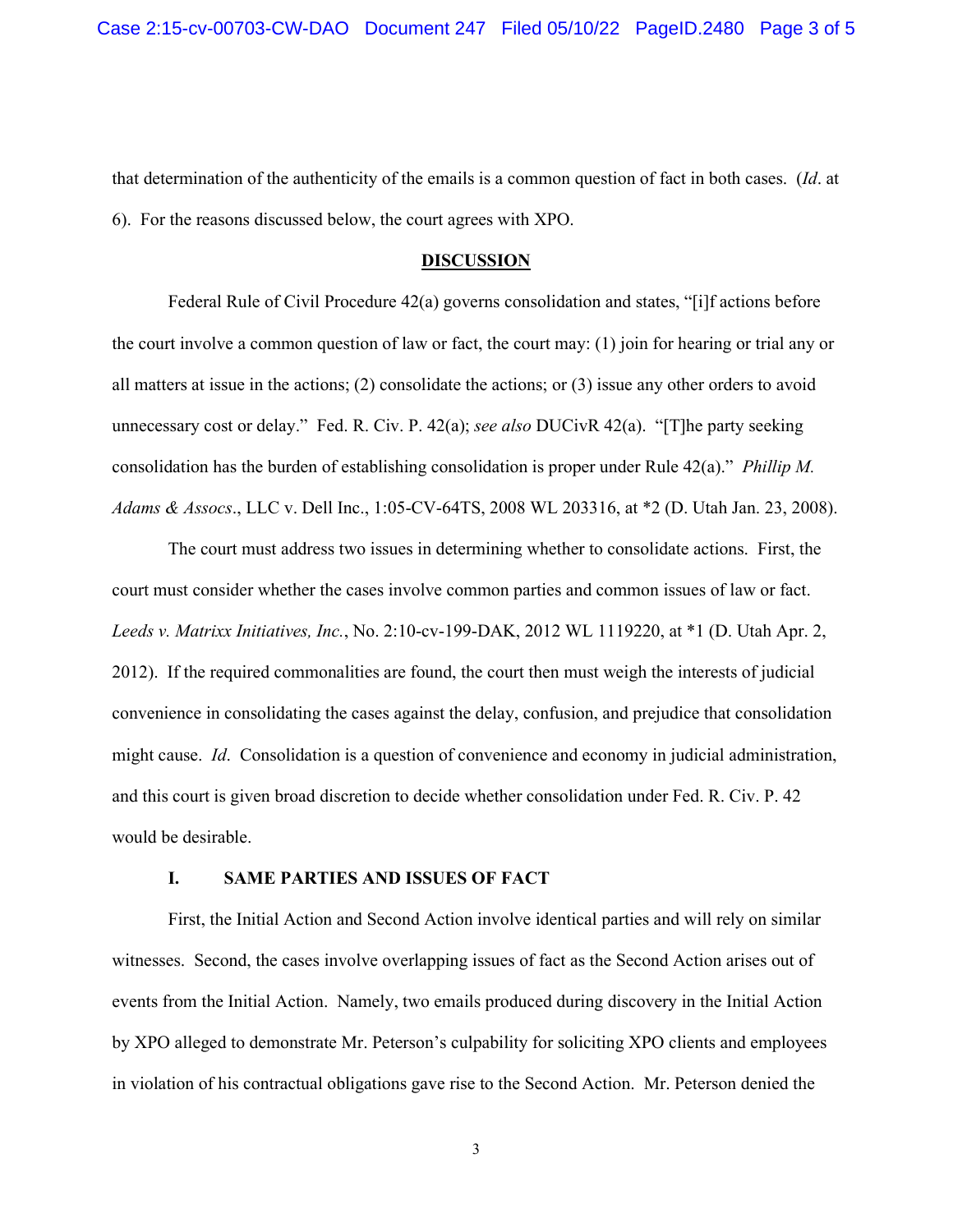authenticity of the two emails and subsequently filed the Second Action wherein Mr. Peterson asserts the emails are forgeries that XPO fraudulently produced during discovery in the Initial Action. While the Second Action does not involve overlapping issues of law *per se*, the outcome of Mr. Peterson's forgery claims (i.e., the authenticity or inauthenticity of the email exchange) is a factual issue that is directly relevant and potentially dispositive to certain claims in the Initial Action.

Mr. Peterson asserts that the cases should not be consolidated because XPO did not preserve its right to a jury in the Initial Action, "there are no overlapping elements of any of the causes of actions between the two cases" and "the underlying claims in these cases ultimately would be proved (or disproved) by different facts," and Mr. Peterson would have to retain counsel in the Initial Action. (ECF No. 243 at 1-2, 5). The court is not persuaded by Mr. Peterson's arguments. First, Mr. Peterson's assertion that XPO is nefariously attempting to revive its right to a jury trial is incorrect as the entitlement to a jury trial in the Initial Action was properly preserved by Mr. Peterson's election for a jury trial in his Answer and Counterclaim (ECF No. 193) and XPO's filing on the docket included payment for and request of a Jury Demand. *See* Fed. R. Civ. P. 38; *Gargiulo v. Delsole*, 769 F.2d 77, 79 (2d Cir. 1985) (holding that plaintiffs were entitled to rely on defendant's jury demand to preserve their own right to jury trial); *MIT Fed. Credit Union v. Cordisco*, 501 F. Supp. 3d 17, 20 (D. Mass. 2020) (stating that the right to a trial by jury is constitutionally protected and casual waivers are not to be presumed). Second, for the reasons already discussed, the court finds the factual issues and legal outcomes of the Second Action materially relevant to the issues in the Initial Action. Third, Mr. Peterson has oscillated between represented and unrepresented by counsel throughout the entirety of litigation and consolidating the actions does not force Mr. Peterson to proceed one way or the other; he may continue to proceed pro se or retain counsel as he sees appropriate.